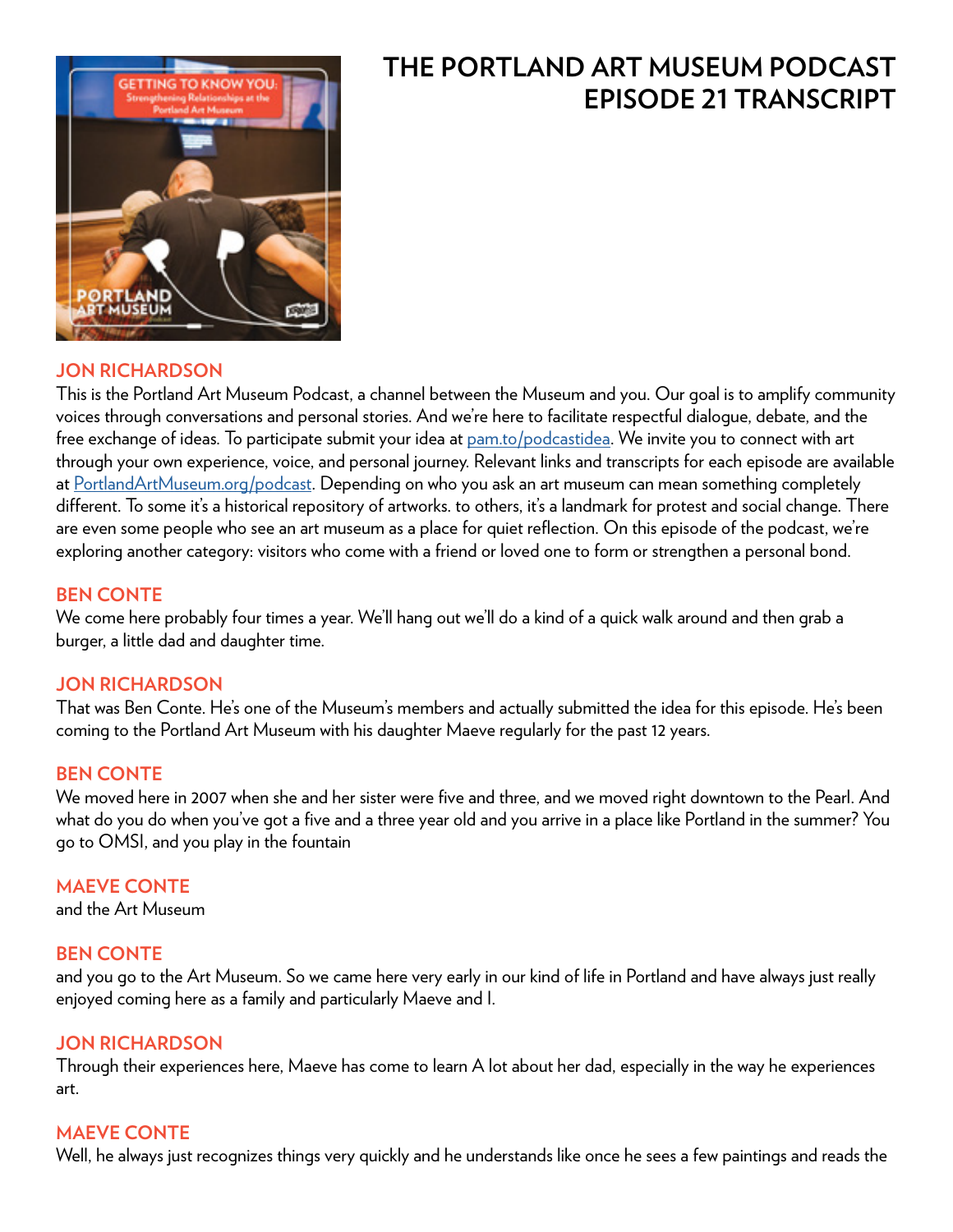descriptions of them, he puts like the whole, the whole exhibit together. He's like, Oh, you heard about this and this and the dates and this and I'm like, What? Like all I saw were paintings, like, I hope I got that much, but I feel like you read into the whole experience more than I do. And I hope I take some of that. I don't know.

# **JON RICHARDSON**

And Ben has learned a lot about his daughter and the way she is impacted by art, too.

# **BEN CONTE**

She's very broad minded, and very open minded. You know, just, you can see kind of that art means something to her that it is very neat to see things and see her emotional reaction to things that I thought, Okay, well, I sort of breezed by that and she picks up a different thing. So I just I appreciate the perspective and the open mindedness and then art for art's sake is a wonderful thing, so whenever you see that come out in anybody else it's really special.

# **JON RICHARDSON**

What you can't see my little listening to this Podcast is the way Ben lights up when he talks about Maeve and the tradition that they share when they come to the Portland Art Museum together. But now that Maeve is in her senior year of high school, their father daughter days may begin to look a little different. At the time of this episode's release, Maeve is in the process of applying to college, and it is likely that she will end up out of state in the fall. That being said, their father daughter dates may have to change but as far as Maeve is concerned, they're far from over.

# **MAEVE CONTE**

I'm sure we'll do some more little lunch and Museum dates there. They're my fave- they're really so fun. I love them. Doing that is my favorite we always get I always like get dressed up and we come down and we go through the Museum and it's it's so fun. I love it.

# **JON RICHARDSON**

On behalf of the Portland Art Museum, it's a real honor that we've played a role and Ben and Maeve's life here in Portland. After Ben came to us with the idea for this episode, we put a call out on our Facebook page for anyone else who has similar traditions. That's when we met Matthew Friday. A teacher in England and storyteller for children at a school in Switzerland. In 2012, Matthew met Jill, a Portland area native living in England. No, this isn't their story. This is the story of Matthew and Morgan. Morgan is Jill's niece and became Matthew's nice as well when Matthew and Jill married in 2014. Once they were officially uncle and niece, Matthew thought that visits to the Portland Art Museum during his and Jill's twice annual trips to Portland would be a great way for him to get to know Morgan and vice versa.

# **MORGAN**

Well, it's been really helpful in getting to know him.

# **JON RICHARDSON**

That's Morgan.

# **MORGAN**

One day, it was around Christmas time, he asked me to come to the Museum. And we did and then we kind of got talking and then I got to know him better. And then ever since then, every time we come, we just get to know each other better. And it really helps like build a relationship and bond.

# **MATTHEW FRIDAY**

Well, it's kind of like our special day.

**JON RICHARDSON**  And that's Matthew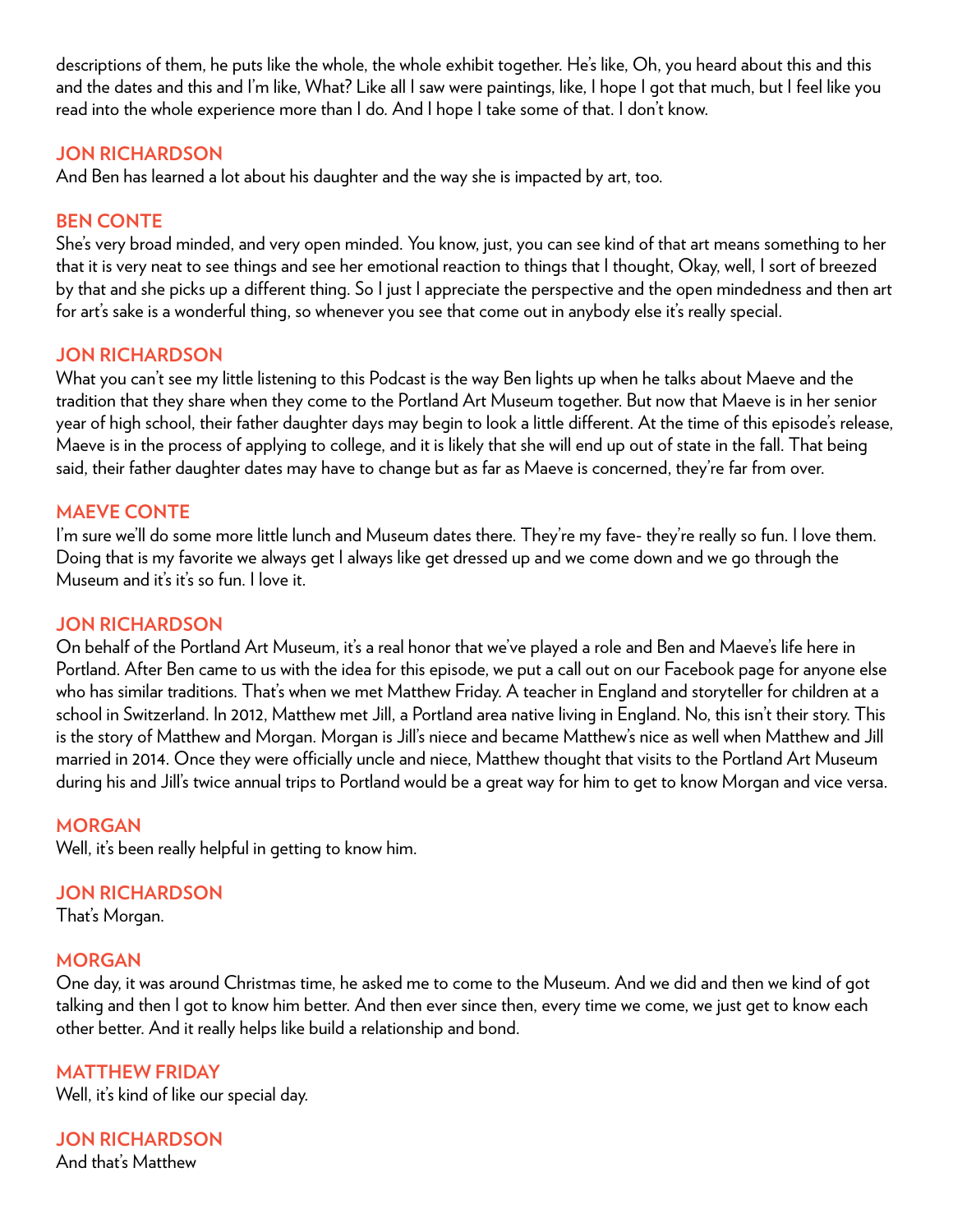### **MATTHEW FRIDAY**

Because you know, Morgan's really busy in as many things that she's doing. And this is where I can kind of carve out time where I can just spend time with her and we chat about things that we wouldn't normally be able to chat about. And like Morgan says, each time, it kind of helps us build our relationship more and more just her and I, because of course, you have a different relationship when you're with in a family, especially as someone who's kind of coming into a family. And it's really nice to have this time and I make an effort to make sure this happens every single time, because I think it's kind of special.

# **MORGAN**

There was once a car exhibit here. And when we came to that he kind of seemed like a little boy again, where he was like, obsessing over all the cars,

#### **MATTHEW FRIDAY**

And I don't drive. I don't have a license, but now I want it.

#### **MORGAN**

So that was fun to see. And then we kind of talked about, like, how he, he like grew up in England. And it was really different from what I've heard about, like my parents growing up here in Oregon. That was pretty cool.

#### **MATTHEW FRIDAY**

It's always nice to the new exhibitions, but it's it's not nicer. But it's also really nice to see the same pieces of art and my favorite pieces around the museum. And I keep coming back to them and keep surprising myself, it's like Oh yeah, that's that piece I really like. So there's always the kind of the new experience. And then there's the sort of reassuring familiarity of those pieces that I remember fondly.

#### **MORGAN**

I enjoy the cultural parts, because Matthew gets really into it. And then we kind of get this whole conversation started. And it's really interesting, because kind of that piece of the Museum kind of helped me get to know him when I first met him, too.

#### **MATTHEW FRIDAY**

Yeah. And we just sort of talked about sort of random things that crop up, you know, what would it be like to time travel back to that time, or there might be a particular piece of art that stands out which we get draws our attention, we never really know what we're going to chat about as we walk around. But it's always something that we wouldn't normally ever do if we were back at the house in Lake Oswego.

#### **JON RICHARDSON**

like I mentioned at the top of this episode, there are so many ways to experience an art museum, and there's no right or wrong way to do it. But there is something to be said about discovering things about yourself or a loved one. Through the art.

#### **MATTHEW FRIDAY**

This is a great way for Morgan to see me it's a great way to see me in a way that perhaps when you're in a family setting You see a part of somebody. And then when you see them in an environment that they really feel differently about, you see a different aspect of them. So this is my way of showing her something that cannot be shown in other ways. And we use the Museum for that, because this is a way where I feel really inspired. And, you know, the transitions that Morgan goes through in middle and high school, we don't have in England, we don't have them in such a way, and we don't have the school structure in such a way. So it's understanding her experiences where we get to talk about them, just her and I, that's really valuable for me. really valuable, and not as a teachers as, as our uncle,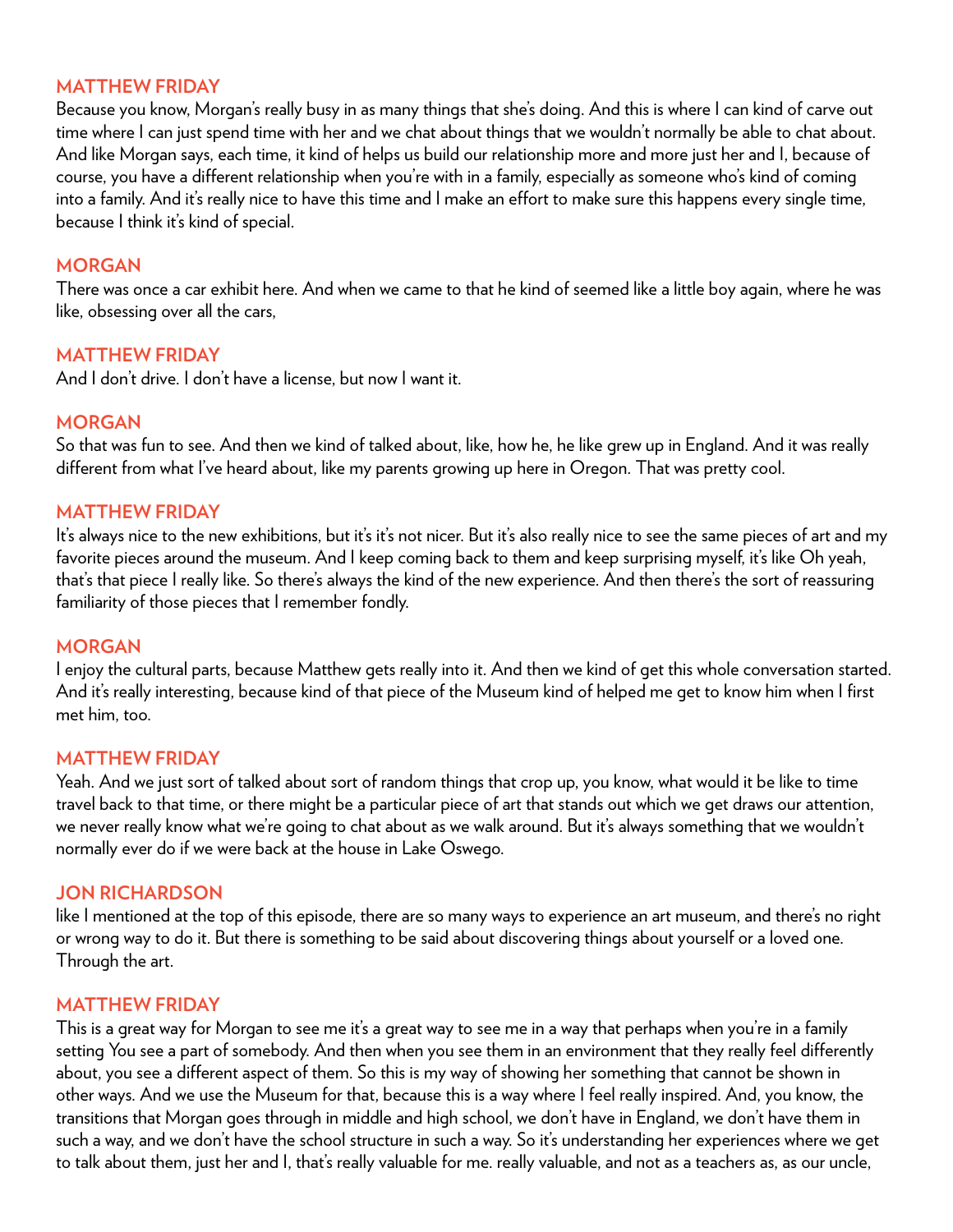of course, you know, just understanding what it's like to be a teenager now in 2019, and things that are similar and different than when I was a teenager.

# **MORGAN**

Yeah. And in the future I'm hoping that I might find more people that are interested to come and see so I can build a connection like I did with Matthew. And in the future, it might be nice to even come more than once a year, maybe like two or three times a year even, to make it stronger I guess because I've only known him for about half my life. So we've had a long time where we haven't known each other to like bond compared to other members of our family.

# **JON RICHARDSON**

Thanks to Matthew, Morgan has a new way to connect with other members of her family. And since the Museum is free for visitors 17 and under, Morgan always has a great new way to better bond with her friends. Now, the next two people we're about to hear from are quite different from Matthew and Morgan or Ben and Maeve. Gwendolyn and Drew have been married for over 30 years. After each moving to San Francisco in the early 70s, they met at a dinner party. From there, a relationship bloomed and their lives were a balance of working together to help small businesses and enjoying the artistic riches of San Francisco. I could go into much more detail about their lives and individual histories working toward social justice, but I'll let Gwendolyn and Drew tell their story of artistic discovery and how that further blossomed here in Portland.

# **GWENDOLYN FIELD**

I would say art entered my life primarily through Drew. I was an English major. So things of word, things of book tend to interest me the most, and Drew taught me how you venture into a painting when you're standing in front of it. And so I credit him with opening up the world of museums as an interactive place to be.

# **DREW FIELD**

When I was a student at the University of Idaho and Rutgers in New Jersey. I would go to bookstores and look at art books. And then when I started working, some travel was involved and I went to Washington DC and a whole world opened up but the National Gallery of Arts and the National Portrait Gallery and just traveling around the the city intensified my interest in Art wherever I could find it. We both independently came to San Francisco. I used to, in Philadelphia read the weather reports every evening to and pick the city that had the best weather and that was San Francisco.

# **GWENDOLYN FIELD**

I went looking for the hippies and I was a few years too late. But, but San Francisco felt like the place where you could go to find out who you were, without your parents, reminding you who you're supposed to be. We only moved away because kids and grandkids had moved to Portland and we were following them and Portland feels to us a bit like San Francisco did in the early 70s.

# **DREW FIELD**

It may be that the first time we were here in the building was because of the Northwest Film Center. Somehow we were directed to the theater here. And then we noticed there was more to it than in the basement,

# **GWENDOLYN FIELD**

and I think after living in San Francisco, I assumed that was the apex. That would be where there would be the most interesting, not only paintings, but programs to introduce people to them. And for our experience, Portland is way beyond that. The Portland Art Museum really captured me when it had its meditations. Twice a month, a docent would take us to different paintings, tell us a bit about the painting and then guide us through a meditation and it's so unAmerican to sit still for a half an hour in front of one painting it, it changed my way of looking at art, that it was an experience to be had not something to be checked off the list. And I have to say that we've lived in very art oriented communities on the Monterey Peninsula and in San Francisco. But we find the Portland Art Museum has the most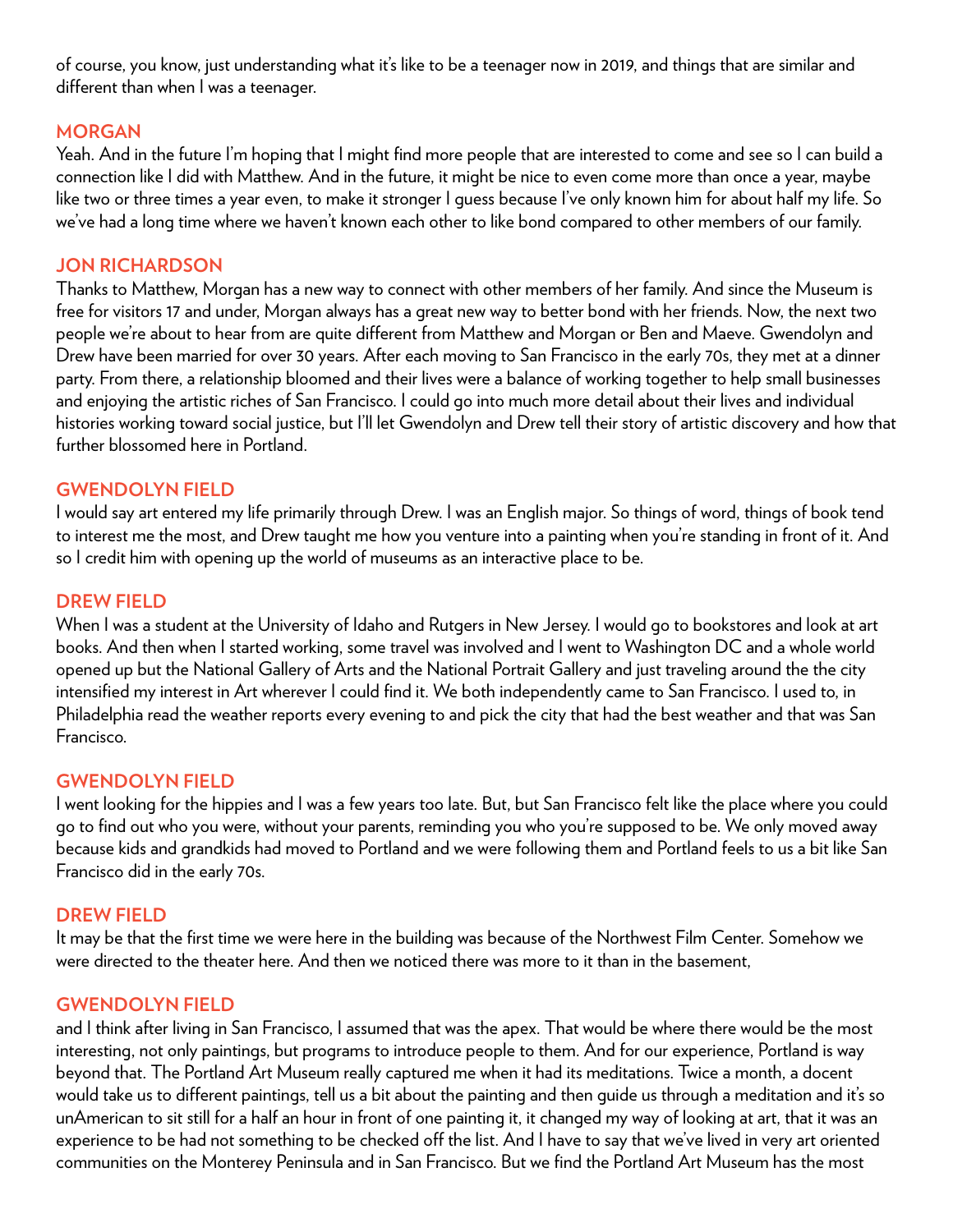creative programs for doing just what that experience did for us, drawing people in. So that's the gift of the Portland Art Museum is slowing us down and capturing us so we can be there really, really experiencing the art.

# **JON RICHARDSON**

At the Portland Art Museum, we are very proud of the programs that our Department of Learning and Community Partnerships organizes for our visitors. Please be sure to check out the link in this episode's description for our programs calendar. Now, as you've learned from Ben and Maeve, and Matthew and Morgan, is that this episode is about the bonds that have been strengthened here at the museum. Gwendolyn and Drew have a much longer history and are in different stages in their lives. Featuring them on this episode is less due to their relationship with one another, but rather the other rich relationships they formed while here at the museum.

# **DREW FIELD**

I think we've learned that the people are at least as important as the particular works of art that are in the collection or on tour at any time. And I think we were both happy with the recent change from guards into visitor service representatives, because we found that the customer service people have just not only been helpful and fun and experiencing the Museum, but have become real friends,

# **GWENDOLYN FIELD**

They are real friends. And I have to say that seeing the paintings is, of course, the initial thing that brings you into the Museum. But there's a real family feeling here. And we literally lived in San Francisco near all the art museums and probably went to each of them a couple of times a month. But we're here probably five days a week, not all day, but for an hour here an hour there. Because we are so comfortable with the employees and the docents are really rich in their way of introducing us to things we haven't seen in art we thought we were familiar with. And then there's always the courtyard where you can sit and read books and wait for the next art tour. So it's just it's been a real gift that suggested itself to us caust it's not what we were looking for, but it has really become a centerpiece to our lives.

# **DREW FIELD**

We've been retired for over 10 years now. So I don't find myself trying to find something to do or something to see or somebody to talk to. It fills a really big part of our lives.

# **JON RICHARDSON**

And for Gwendolyn, it isn't just the staff and docents that get her to come back.

# **GWENDOLYN FIELD**

I didn't realize you could have a relationship with a piece of art. For instance, there are a couple of paintings that I literally have a relationship with, and I like to go visit them in on different days I see different things.

# **JON RICHARDSON**

But still, their experience at the Museum always comes back to their ritual of visiting with each other.

# **DREW FIELD**

It would be a very different experience that I don't even try to imagine if we were doing this together. It doesn't mean that we feel the same way about every work of art we see and that's part of the fun, because there isn't any loser or winner and To find that to Gwendolyn is seeing something that I also see or is seeing something that oh my goodness I didn't know was there is really enhancing the whole experience.

# **JON RICHARDSON**

Again, there is no right or wrong way to experience the Portland Art Museum. If you come in with an open mind, you just might form a bond of your own. If you'd like to submit an idea for an episode of this podcast, fill out the form at [pam.to/podcastidea.](http://pam.to/podcastidea) This episode's description contains a link to information about Museum membership. And don't